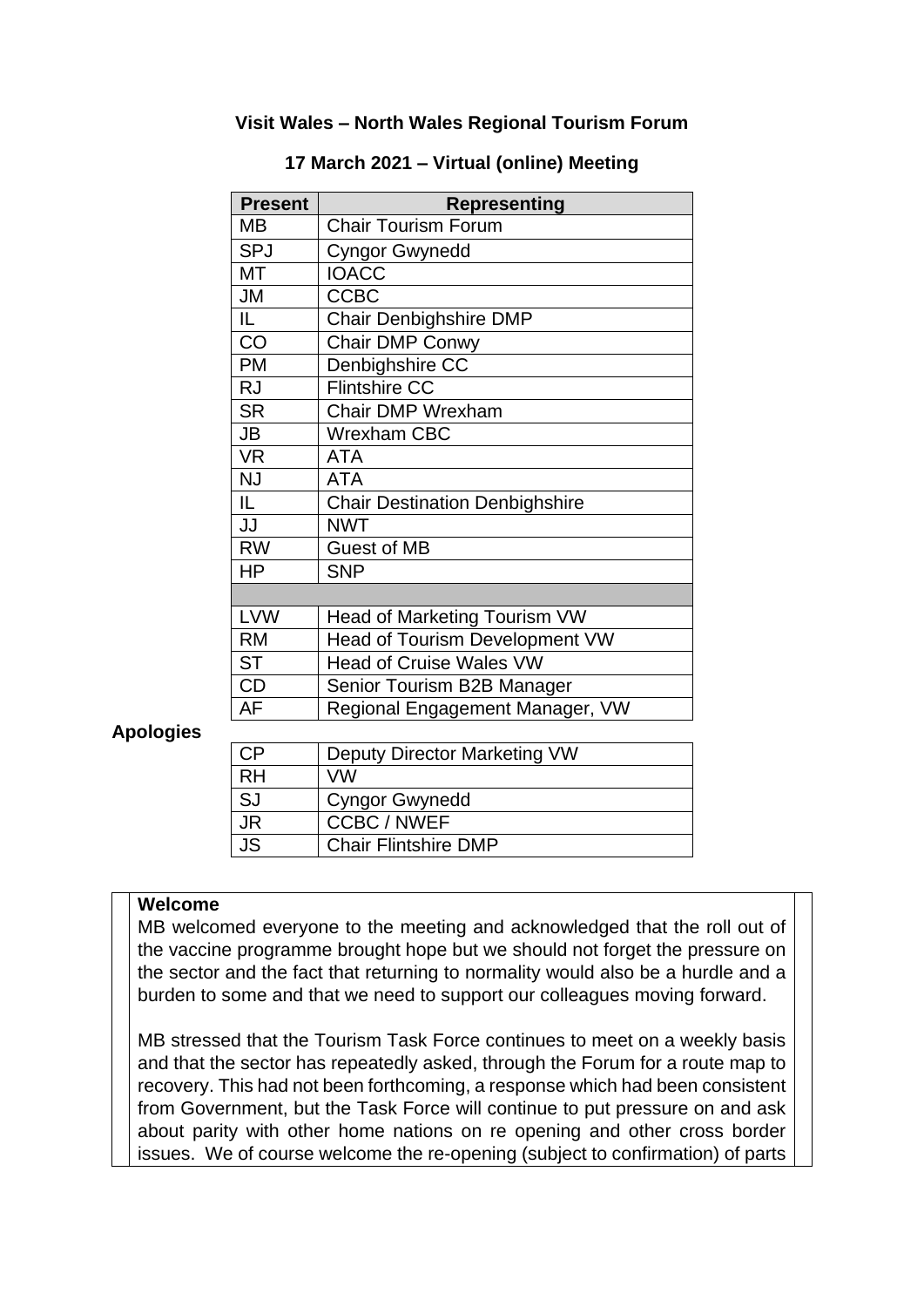the sector pre-Easter. The Task Force continues to ask for financial support where sub sector are still asked to remain closed.

## **Update from VW**

RM gave an update on finance and introduced ST to the Forum.

- SSF2 launched last Tuesday, a £30m fund which closed last Friday with circa £30m of applications from 1300 SMEs
- 50 staff have being re deployed to process these applications with £1.5m offers already processed
- All offers need to be processed by the end of April at the latest
- £150m restricted business fund has also been made available through the LAs (NDR Scheme)
- Total commitment to date is circa £2b, which is in addition to the UK Govt Furlough and other schemes aimed at businesses
- We are not cited on future schemes but we continue to review and monitor the sectors needs going forward.

MB asked what the period of time the current SSF covers , RH confirmed it was 25 Jan up until end of March 2021

JJ asked about the exclusion of micro businesses from the recent SSF scheme, RM acknowledged that we had had negative comments from micro businesses but those businesses were eligible for the £150k through the NDR scheme. VW are not the designers of the schemes but we do feed in all comments we receive and value these comments. RM reminded the Forum that WG had provided grants over and above what had been available in other home nations but we do recognise that some businesses do fall through the gaps and these are blunt instruments. JJ added that there was huge amount of desperation in the sector but understood the rational.

MB stated that it is hard to hear some of the stories from the micro businesses and that it was important for the Forum to hear their stories and concerns

RM wanted to thank the LAs for their hard work in distributing the NDR grants.

# **LvW Update and Recovery Planning**

LvW drew members' attention to recent, relevant frequently asked questions and demonstrated the accuracy required in communicating guidance, which had unfortunately been misconstrued in some media channels.

LvW shared the Addo / Promise visuals and encouraged members to share the message with their networks. CC explained the Addo campaign aligns with Welsh Government's wider safety messaging, which aims to guide responsible behaviour.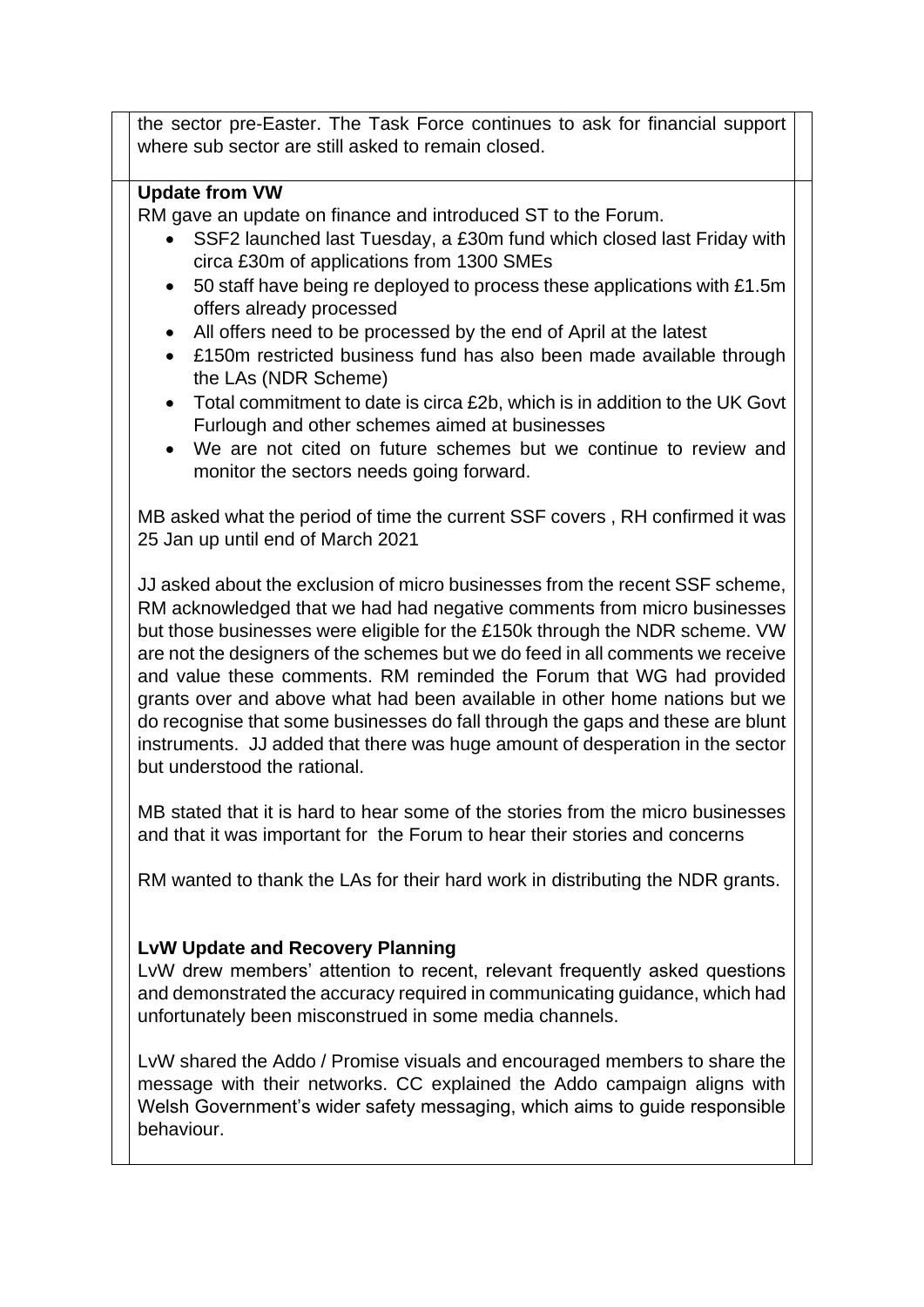LvW shared the recovery workshop feedback with members, firstly thanking all for their input, of which every single comment has been taken into consideration, highlighting regional nuances but explaining similar feedback was found in all regions. Of the eight themes, NW Wales feedback matched the Mid region in their prioritising of the themes. Skills, collaboration, innovation, reliance and interdependencies were the common factors rising from a total of over 800 responses. LvW noted overlaps in the themes; many interventions can't happen until connected factors are resolved.

LvW added that other things had come up since; Lateral Flow testing and vaccination passports. Over tourism keep coming up and we possibly need to use the phrase tourism balance to ensure benefits are seen by all. This is still seen as a bridge back to our strategic plan. We continue to meet with colleagues from other home nations to resolve any issues around re opening of the sector to ensure messaging is as simple as possible.

JJ thanked LvW and noted that there was no mention of Mental Health in the recovery plan (in respect of stakeholders), he added that the word over tourism was indeed negative and had brought about a lot of anti-tourist rhetoric and finally there was uncertainty of marketing funds going forward in light of Brexit and the forthcoming elections. LvW agreed mental health was important and would be addressed in the formal recovery plan as it had come up in the recovery planning sessions. With regard to anti-visitor rhetoric we acknowledge the need to work with media and move forward especially following the press headlines. But, we need to understand that other UK DMOs are experiencing the same, in the Lakes (and other areas) local communities are worried about the return of tourism. Marketing hoping to have budgets confirmed next week. We hope to go back to 'Year of Outdoors' and 'This is Wales Check in' as soon as possible and to add we have unused content from 2020 ready to go.

MB stated that the sector are expecting a bumper season, but wondered if there any information on a vaccine passports. LvW suggested we added the topic of Vaccine Passports to the next Forum agenda. The latest piece on consumer sentiment has just been published.

RW added some thoughts from Llandudno and agreed there was a flow of bookings but nothing dramatic. RW wanted to flag that Micro businesses need support and not be left with little financial support. Micros tend to bounce back quicker, are more agile, and spend in local supply chains. Micros help with destination appeal, independents define an area and give a sense of place. LvW wanted to be clear that Micro business are very important to Wales and our strength is with small independent offers and we certainly promote those experiences on our website. ST agreed with LvW, it is something our visitors seek out. We are not involved with planning the next scheme of funding. LvW added that Addo was all about supporting local businesses. MB added Micro business were integral to the Wales brand and we need to reflect the importance of these small independents.